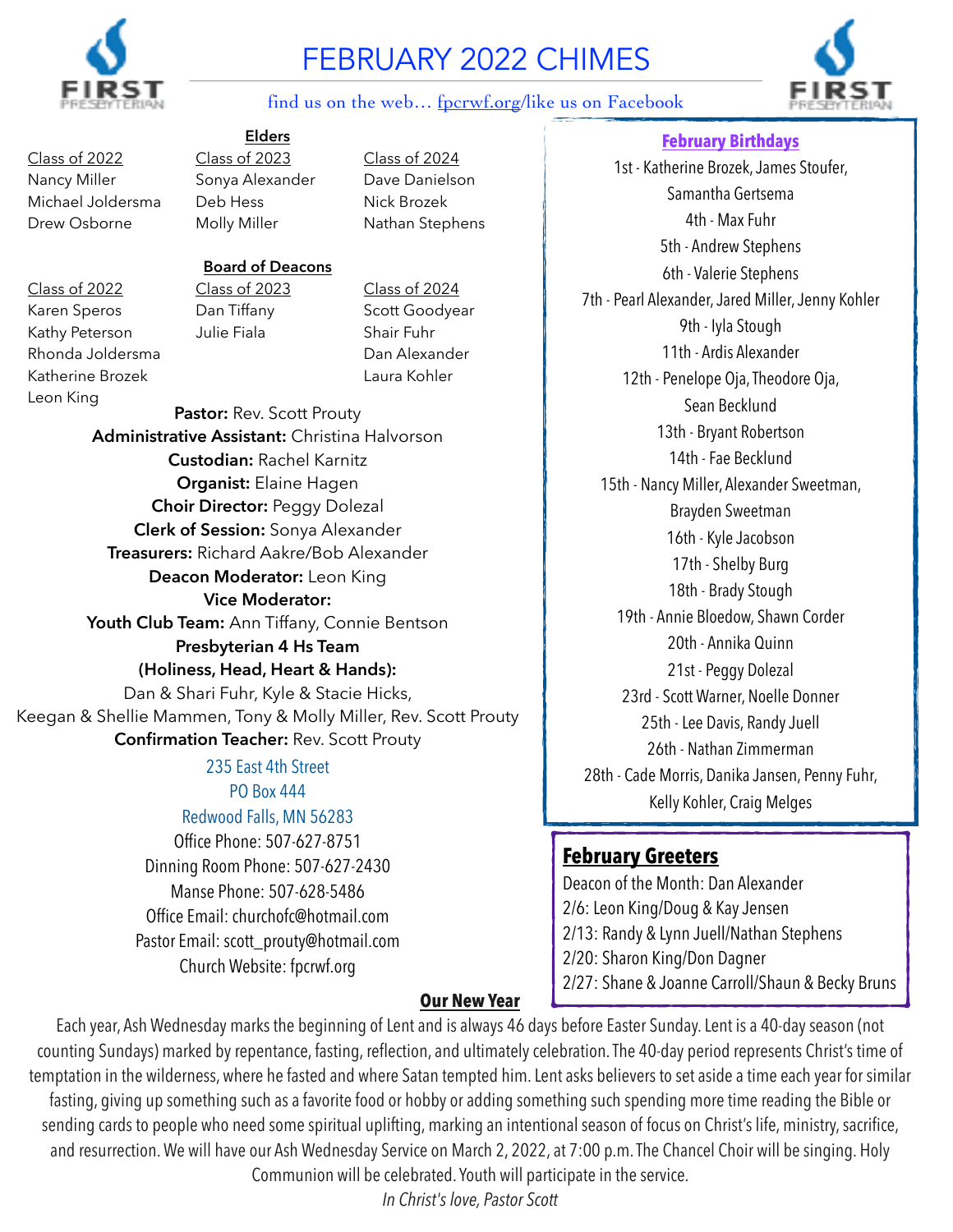# **February**

| <b>Sunday</b>                                                                           | <b>Monday</b>                                                        | <b>Tuesday</b>                    | Wednesday                                                                           | <b>Thursday</b>                                                                                                                                              | <b>Friday</b>                                     | <b>Saturday</b> |  |
|-----------------------------------------------------------------------------------------|----------------------------------------------------------------------|-----------------------------------|-------------------------------------------------------------------------------------|--------------------------------------------------------------------------------------------------------------------------------------------------------------|---------------------------------------------------|-----------------|--|
|                                                                                         |                                                                      | *Pastor: Visits                   | 2<br>*Piecemakers<br>*Youth Club<br>*Confirmation<br>$*4Hs$                         | 3<br>*Pastor: Zoom<br>Meeting<br>*Pastor: Visits                                                                                                             | 4                                                 | 5               |  |
| 6<br>*Sunday School<br>*Choir Practice<br>*Worship -HC<br>*Weekend Food<br>Bags (Bruns) | $\overline{7}$<br>*Pastor: Rotary<br>Meeting                         | 8<br>*Pastor:<br>Ministerial      | 9<br>*Youth Club<br>*Confirmation<br>*Stewardship<br>Committee<br>Meeting<br>$*4Hs$ | 10<br>*Pastor: Visits<br>*Deacon<br>Meeting                                                                                                                  | 11<br>*Pastor: Dollars<br>for Scholars<br>Meeting | 12              |  |
| 13<br>*Sunday School<br>*Choir Practice<br>*Worship                                     | 14<br>*Pastor: Rotary<br><b>Board Meeting</b><br>*Session<br>Meeting | 15                                | 16<br>*Piecemakers<br>*Youth Club<br>*Confirmation<br>$*4Hs$                        | 17<br><b>Chimes Deadline</b>                                                                                                                                 | 18<br>*Pastor: Visits                             | 19              |  |
| 20<br>*Sunday School<br>*Choir Practice<br>*Worship<br>*Weekend Food                    | 21<br>Offices Closed:<br>Presidents' Day                             | 22                                | 23<br>*Youth Club<br>*Confirmation<br>*4Hs                                          | 25<br>24<br>26<br>February Ushers: Head Usher Bob Alexander<br>Dan Alexander, Kyle, Kanyon & Kaden Hicks,<br>Todd & Kathy Peterson, Rick & Denise Siegfried, |                                                   |                 |  |
| Bags (Bentson)                                                                          |                                                                      | February 21-27: Pastor Scott will |                                                                                     | Larry & Sue Wessels, Bob, Lori & Hunter Rebstock                                                                                                             |                                                   |                 |  |
| 27<br>*Sunday School<br>*Choir Practice<br>*Worship - Guest<br>Speaker                  | 28                                                                   |                                   | be on vacation                                                                      | <b>February Communion Servers:</b><br>Ruling Elder Sonya Alexander,<br>Bob Alexander, Dan Alexander, Deb Hess,<br>Leon King, Kathy Peterson, Nancy Miller    |                                                   |                 |  |

Ruby's Pantry has been supported by the First Presbyterian Church for almost 8 years. We have held monthly food distributions, handing out over 22,000 shares of food to people. We have supported youth groups, community projects, families or individuals in need or crisis.

At the start of Ruby's, support from our congregation was strong. We had many people willing to help. That support has waned in recent years and we have had fewer and fewer people from FPC helping. We are grateful to Laura Kohler, Shellie Mammen & Shawn Corder who have taken leadership positions.

The site leadership position was shared between Lindsey Caraway and me. Since her departure, the responsibilities have become too great. The position should definitely be a shared one, or done by a committee. I have given notice that my last pantry will be May, 2022.

If you are interested in being the site leader, or if your committee/group would be interested in taking over, please contact Tina or me. If there is no interest from our church, I will need to look to other churches for support. Thank You, Sue Osborne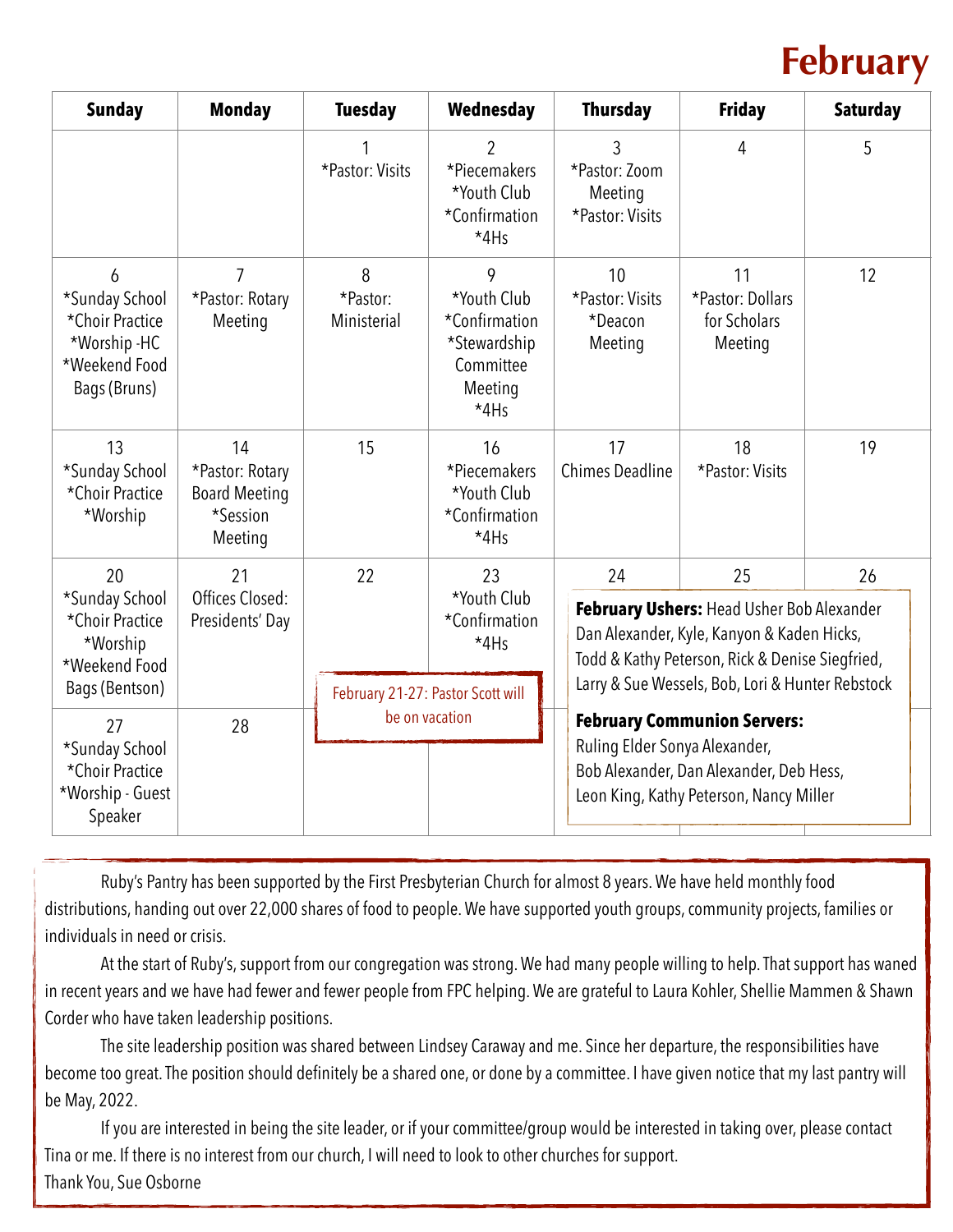We're looking for a few good people to be out next "Imagination Angel". Will you donate, so a child in our area can receive a story book each month until they enter Kindergarten? It only takes \$30 to bless a child for one year with the gift of reading. You can mail donations to "Imagination Library - FPC", PO Box 444, RWF, MN or give online at<https://donate.imaginationlibrary.com/> (Make sure to designate Redwood Area to receive your donation).

# **Bible Verses About Love**

Valentine's Day, celebrated on February 14, is a day to celebrate love. Almighty God is love and teaches us how to love throughout the Bible. Get to know what the Bible has to say about Love. These Bible verses about love represent a sampling of the many facets of love.

# *Bible Verses about What Love Is – How It Behaves*

"*Love is patient and kind. Love is not jealous or boastful or proud or rude. It does not demand its own way. It is not irritable, and it keeps no record of being wronged. It does not rejoice about injustice but rejoices whenever the truth wins out. Love never gives up, never loses faith, is always hopeful, and endures through every circumstance."* 1 Corinthians 13:4-7

"*No one has ever seen God. But if we love each other, God lives in us, and his love is brought to full expression in us. And God has given us his Spirit as proof that we live in him and he in us."* 1 John 4:12-13

# *Bible Verses about How Important Love is to God*

*"Jesus replied, 'You must love the LORD your God with all your heart, all your soul, and all your mind.' This is the first and greatest commandment. A second is equally important: `Love your neighbor as yourself.'"* Matthew 22:37-39

*"Then Christ will make his home in your hearts as you trust in him. Your roots will grow down into God's love and keep you strong. And may you*  have the power to understand, as all God's people should, how wide, how long, how high, and how deep his love is. May you experience the love *of Christ, though it is too great to understand fully. Then you will be made complete with all the fullness of life and power that comes from God."*

# Ephesians 3:17-19

# *Bible Verses about How God Shows God's Love for Us*

*"For God loved the world so much that he gave his one and only Son, so that everyone who believes in him will not perish but have eternal life."*  John 3:16

*"I have loved you, my people, with an everlasting love. With unfailing love I have drawn you to myself."* Jeremiah 31:3

# *Bible Verses about the Love of Husbands and Wives*

*"For husbands, this means love your wives, just as Christ loved the church. He gave up his life for her … In the same way, husbands ought to love their wives as they love their own bodies. For a man who loves his wife actually shows love for himself. No one hates his own body but feeds and cares for it, just as Christ cares for the church."* Ephesians 5:25, 28-29

*"These older women must train the younger women to love their husbands and their children."* Titus 2:4

# *Bible Verses about How Spiritual Gifts and Charitable Acts are Worthless without Love*

*"If I could speak all the languages of earth and of angels, but didn't love others, I would only be a noisy gong or a clanging cymbal."* 1 Corinthians 13:1

*"If I had the gift of prophecy, and if I understood all of God's secret plans and possessed all knowledge, and if I had such faith that I could move mountains, but didn't love others, I would be nothing."* 1 Corinthians 13:2

*"If I gave everything I have to the poor and even sacrificed my body, I could boast about it; but if I didn't love others, I would have gained nothing."* 1 Corinthians 13:3

# *Bible Verses about Perfect Love*

*"And as we live in God, our love grows more perfect. So, we will not be afraid on the day of judgment, but we can face him with confidence because we live like Jesus here in this world. Such love has no fear, because perfect love expels all fear. If we are afraid, it is for fear of punishment, and this shows that we have not fully experienced his perfect love. We love each other because he loved us first."* 1 John 4:17-19

*"The LORD passed in front of Moses, calling out, "Yahweh! The LORD! The God of compassion and mercy! I am slow to anger and filled with unfailing love and faithfulness."* Exodus 34:6